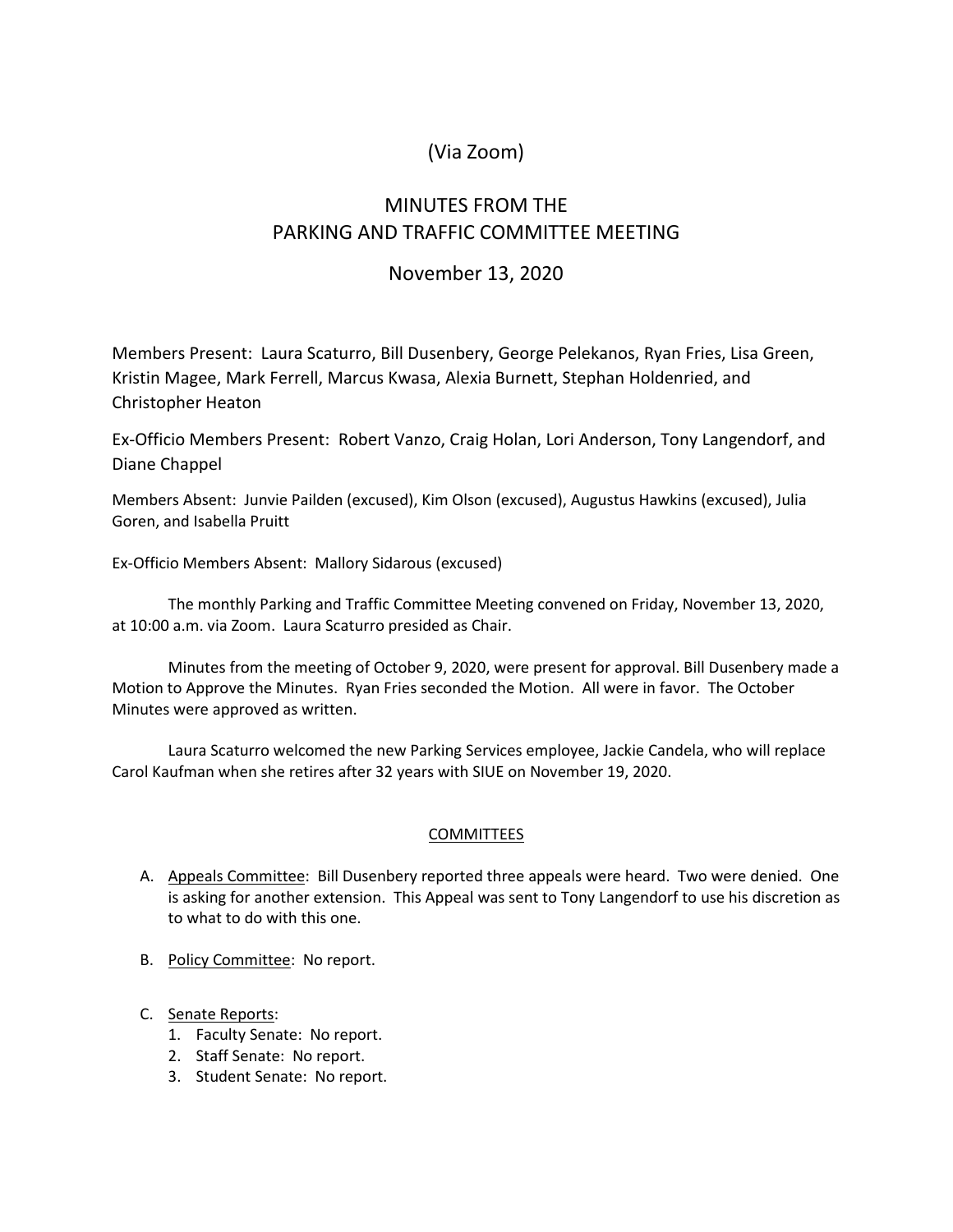#### CORRESPONDENCE

No correspondence received.

### OLD BUSINESS

- A. Initiatives Assigned to Facilities Management or Telecommunications:
	- 1. Lot A Install 15 metal disks in various locations: Tony Langendorf reported this project has been completed.
- B. Motorist Assistance, Citation, Towing Monthly Report, and Moving Violation Statistics, and EV Charging Data: Laura Scaturro noticed there were 319 "No Current Permit" tickets written. Tony Langendorf explained that most of these are occurring because we are not enforcing due to COVID-19. Data shows citations are still down. EV Charging Data is up a little. There is no report from the Police as the employee who is in charge of records is currently off work due to COVID-19.
- C. Campus Construction Update: (Parking Related) Facilities Management: Craig Holan reported not much parking activity related at this time. The School of Dental Medicine project ran into a problem when a sewer line collapsed under one of the newer parking lots. The lot is now closed until the sewer line is replaced.

Tony Langendorf added that the sidewalk on the West side of Founders is now complete.

Lot C Two Hour Time Limit: Robert Vanzo reported he discussed this issue with Dr. Taylor, VCA; and, he agreed to allow people to extend their two-hour time limit in Lot C. Tony Langendorf added that the two-hour time limit will continue; however, the daily limit will not be enforced. If Lot C appears to be getting too full in the future, we will reconsider at that time.

D. Election of a New Committee Chair/Vice Chair: Robert Vanzo reported that Bill Dusenbery has volunteered to be the new Chair of the Parking and Traffic Committee when the presiding Chair, Laura Scaturro retires. He will also continue as the Chair of the Appeals Committee. Also, Marcus Kwasa has accepted the invitation to be the Vice-Chair of the Parking and Traffic Committee. A vote was conducted and without objections, both Bill Dusenbery as Chair and Marcus Kwasa as Vice Chair have been selected by vote and acclamation. Thank you Bill and Marcus for stepping up to fill the officer positions.

Laura Scaturro stated this would be her last meeting for this year. She will most likely not be in attendance for December's meeting. She will be attending all the rest of the meetings until May, 2021, when she retires; however, Bill will be Chair effective with the January meeting.